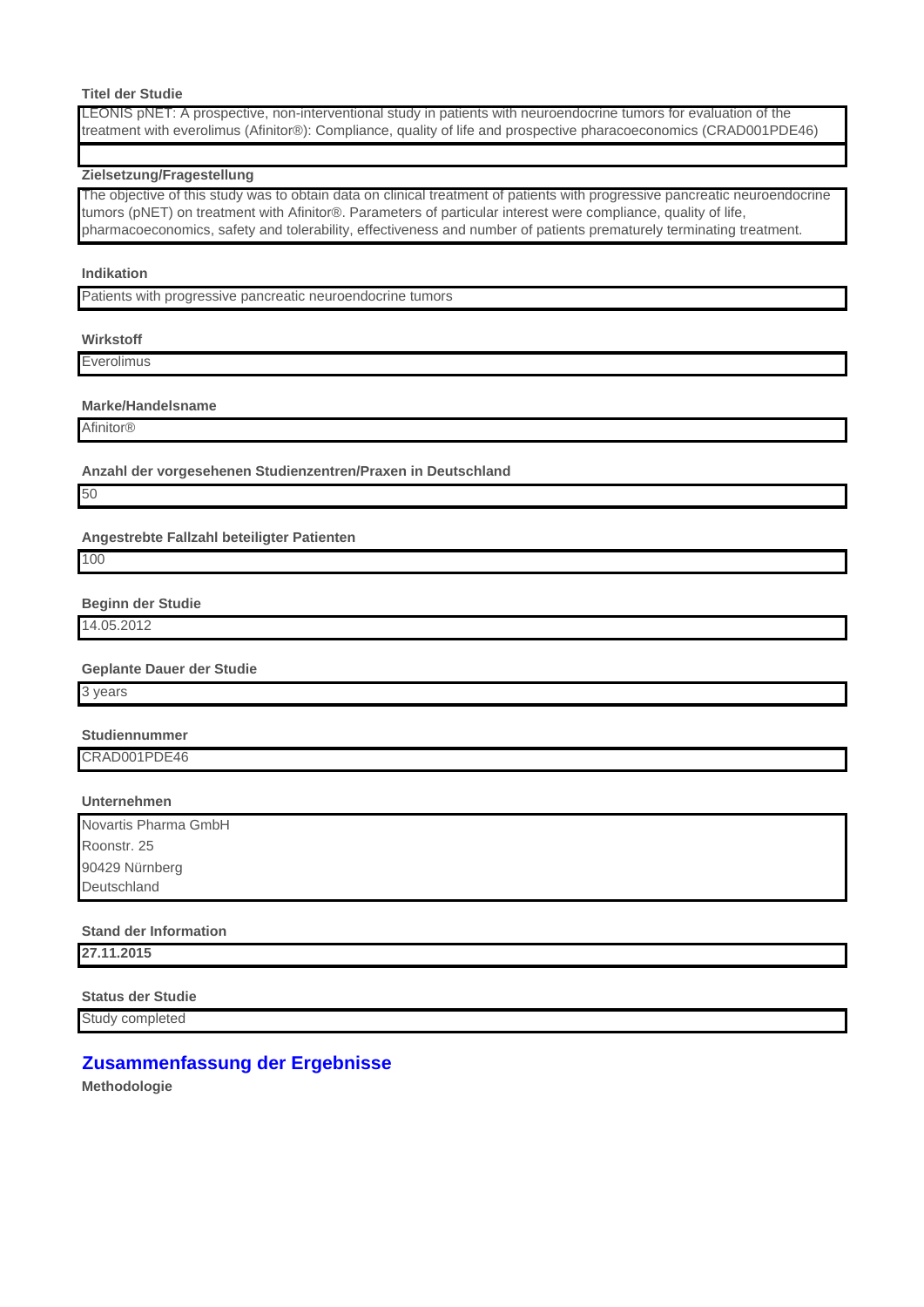This was a multicentric NIS according to § 4 section 23 item 3 of the German Drug Law (AMG) in patients with progressive pNET who were treated with Afinitor®. Only patients who provided informed consent at baseline visit were included in this study. Within the scope of this NIS, only diagnostic procedures as well as medically indicated examinations being conducted according to daily medical routine were documented.

# **Analysierte Anzahl der Patienten**

63

# **Diagnose und Einschlußkriterium**

informed consent form and for whom treatment with Afinitor® according to item 4.1 of the relevant Summary of Product Characteristics (SmPC) was indicated.

# **Wirkliche Dauer der Studie**

3 years

# **Wirksamkeit unter Alltagsbedingungen**

provide information on the application in real-life settings. The objective of this study was to obtain data on clinical treatment of patients with progressive pancreatic neuroendocrine tumors (pNET) on treatment with Afinitor®. Parameters of particular interest were compliance, quality of life, pharmacoeconomics, safety and tolerability, effectiveness and number of patients prematurely terminating treatment.

# **Sicherheit**

Adverse Event (AE)

An "adverse event" (AE) is defined as every untoward medical condition occurring in a patient after the administration of a drug or treatment, irrespective of whether or not a causal relationship with the drug or treatment was suspected (4th Announcement on the Reporting of Adverse Events and Drug Abuse according to Section 63b(1-8) of the German Drug Law). All AEs occurring in patients had to be documented on the "Adverse Event Report", including the type of the event, its first occurrence and its duration.

Furthermore, the doctor had to document whether or not he suspected a relationship to any of the drugs or treatments the patient had received. Additionally, he was required to report countermeasures taken as well as the outcome of the event. Serious Adverse Events (SAE)

Using the definitions denoted in §3 Par. 8 of the Guidelines for Good Clinical Practice, GCP, (dated August 9th, 2004), a serious adverse event (SAE) is any untoward medical occurrence which

• Is fatal or life-threatening,

• Requires inpatient hospitalization or prolongation of existing hospitalization

• Results in persistent or significant disability or incapacity

• Results in a congenital anomaly or a birth defect.

### **Methoden**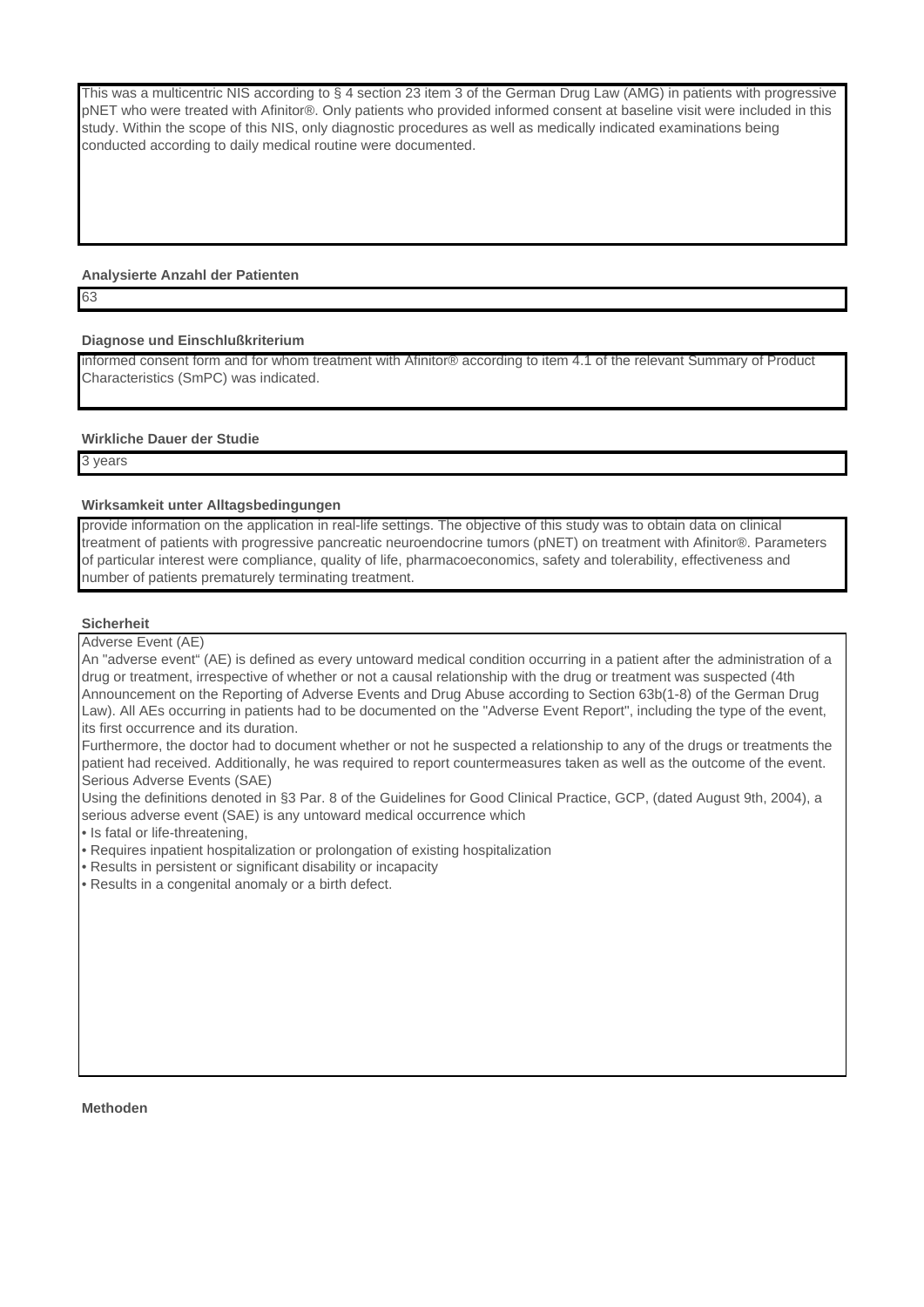The planned observation period of patients on treatment with Afinitor® was 12 months. Data were docu¬mented at baseline visit and follow-up visits at month 3, month 6, month 9 and month 12. Only data submitted via the web-based NIS data base until 31 May 2015 or were sent to Winicker Norimed GmbH until 30 September 2015 were included in the statistical analyses. Participating physicians were informed by the Medical Lead of the LEONIS pNET study about the tasks and modalities of this NIS.

# **Ergebnisse zur Wirksamkeit unter Alltagsbedingungen**

# **Compliance**

Compliance was evaluated via the MMAS-8 questionnaire by patients and, separately, by the treating physician via direct questioning (figure 4). Predominantly, compliance is evaluated as "high" by patients (best adherence for FAS 75.5% "high", 22.6% "medium") and "very good"(63.5%) or "sufficient" (28.6%) by investigators, respectively.

# **Efficacy**

Disease control rates (CR+PR+SD) were 56.7% (FAS), 65.0% (FASp; full analysis set, patiens pretreated with everolimus) and 52.5% (FASs; full analysis set, everolimus-na ïve patiens), as calculated using the investigator`s assessment of overall response rate at the end of study (FAS 11.7%, FASp 5.0% and FASs 15.0%). PFS was calculated as date of death or first progression minus date of baseline

plus 1. In case no death or progression have occurred, PFS was censored with the date of last dose of EVE (in case of premature discontinuation) or the date of final documentation. 35 events (56.5%) of death or progression had occurred in FAS, 12 (57.1%) in FASp and 23 (56.1%) in FASs, respectively. 43.5% (n=27) patients have been censored for FAS, 42.9% (n=9) in FASp and 43.9% (n=18) in FASs.

# **Pharmacoeconomics**

Mean numbers of visits related to pNET therapy do not increase significantly during study as compared to the six months before enrollment (assessed at baseline visit). Notably, LEONIS patients do not utilize psychological or psychiatric support.

# **Quality of Life**

Data on QoL were collected every 3 months via the patient questionnaires EORTC QLQ ‐C30, EORTC QLQ‐G.I.NET21 and EQ‐5D. Figure 5 displays median values for QoL as assessed per EQ-5D visual analogue scale.

### **Ergebnisse zur Sicherheit**

A total of 52 FAS patients (82.5%) experienced at least one AE during the observational period, and the proportion of patients with AEs was lower in the FASp than in the FASs (66.7% vs. 90.5%). At least 1 serious AE experienced 23 patients (36.5% overall; FASp: 28.6%, FASs: 40.5%), and 12 patients (19.0%) died. Thirty-nine patients (61.9%; FASp: 47.6%, FASs: 69.0%) experienced AEs, which were assessed as non-serious ADRs (nsADRs) and which were causally related to the treatment with Afinitor®. Serious ADRs (SADRs) affected 10 patients (15.9%; FASp: 4.8%, FASs: 21.4%). None of the SADRs was fatal. No pregnancies were reported (post-text Listing 14.3.2-4).

Table 4 summarizes all patients with at least one adverse event with and without relationship to EVE (FAS and subgroups FASs and FASp). Pretreated patients (FASp) were less likely to experience any AE (66.7%) than patients without pretreatment (90.5%). Serious adverse events related to EVE (SADR) occurred in EVE naïve patients more frequently (21.4%) than in pretreated patients (4.8%). The same was true for non-serious AEs related to EVE.